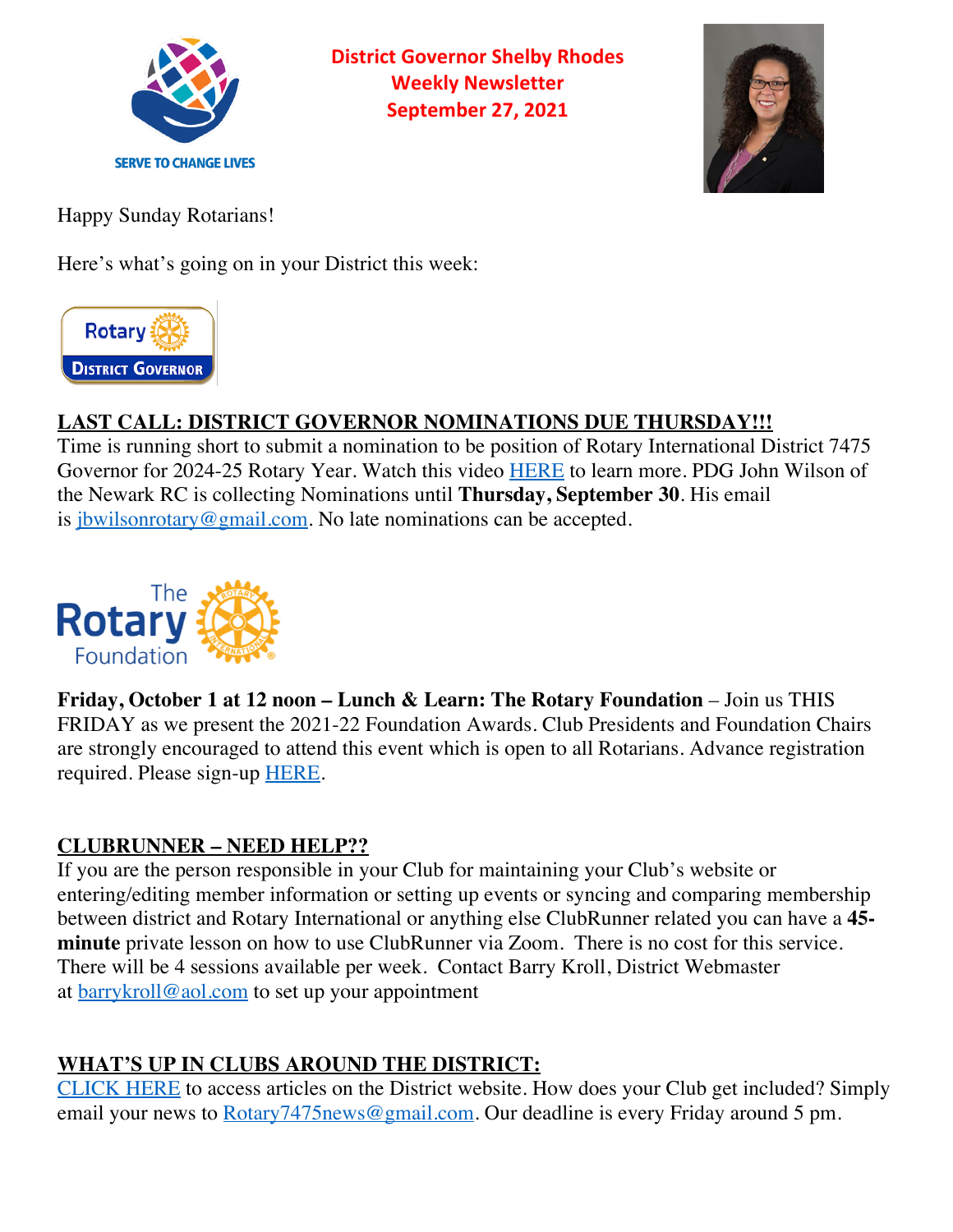#### **DISTRICT GRANTS:**

Once your complete your grant program login to ClubRunner on the District website to file your report and upload a photo(s). Don't wait until the April 15, 2022! …District Grants Chair Pamela Singh can be reached at 1-908-202-6608 or  $\frac{\text{pamelarsing} \log \text{pamail.com}}{\text{pamail.com}}$  (remember the R) if you need any help.

#### **UPCOMING EVENTS:**

**Tuesday, September 28 at 6:15 pm – District Leadership Meeting** – This meeting will be held in person at the Park Avenue Club in Florham Park.

**Wednesday, September 29 at 7 pm** - **District Public Image Committee Huddle** - At this session, you'll brainstorm what's working and what's not, and what your needs are for Public Image. It will be held online via Zoom. This session is open to all Rotarians, but is targeted to Club Presidents, Public Image Chairs and Webmaster. Advance registration required. Please signup HERE.



**Monday, October 11 (Columbus Day) – End Hunger 3.6 Golf Outing** – End Hunger 3.6 aims to provide meals to food insecure New Jersey residents. This charity event, to be held at Berkshire Valley Golf Course in Oak Ridge, will feature a dinner, contests, prizes, silent auction and a 50/50. You can bet it will be a fun day supporting a worthy cause. This outing is open to all Rotarians who are welcomed to bring family, friends, colleagues, and customers to enjoy a day on the greens. Advance registration required. Please sign-up HERE.



**Thursday, November 18 at 7 pm – Gift of Life of New Jersey Annual Meeting** – Gift of Life's mission is to save the lives of children by providing resources to treat congenital heart defects.